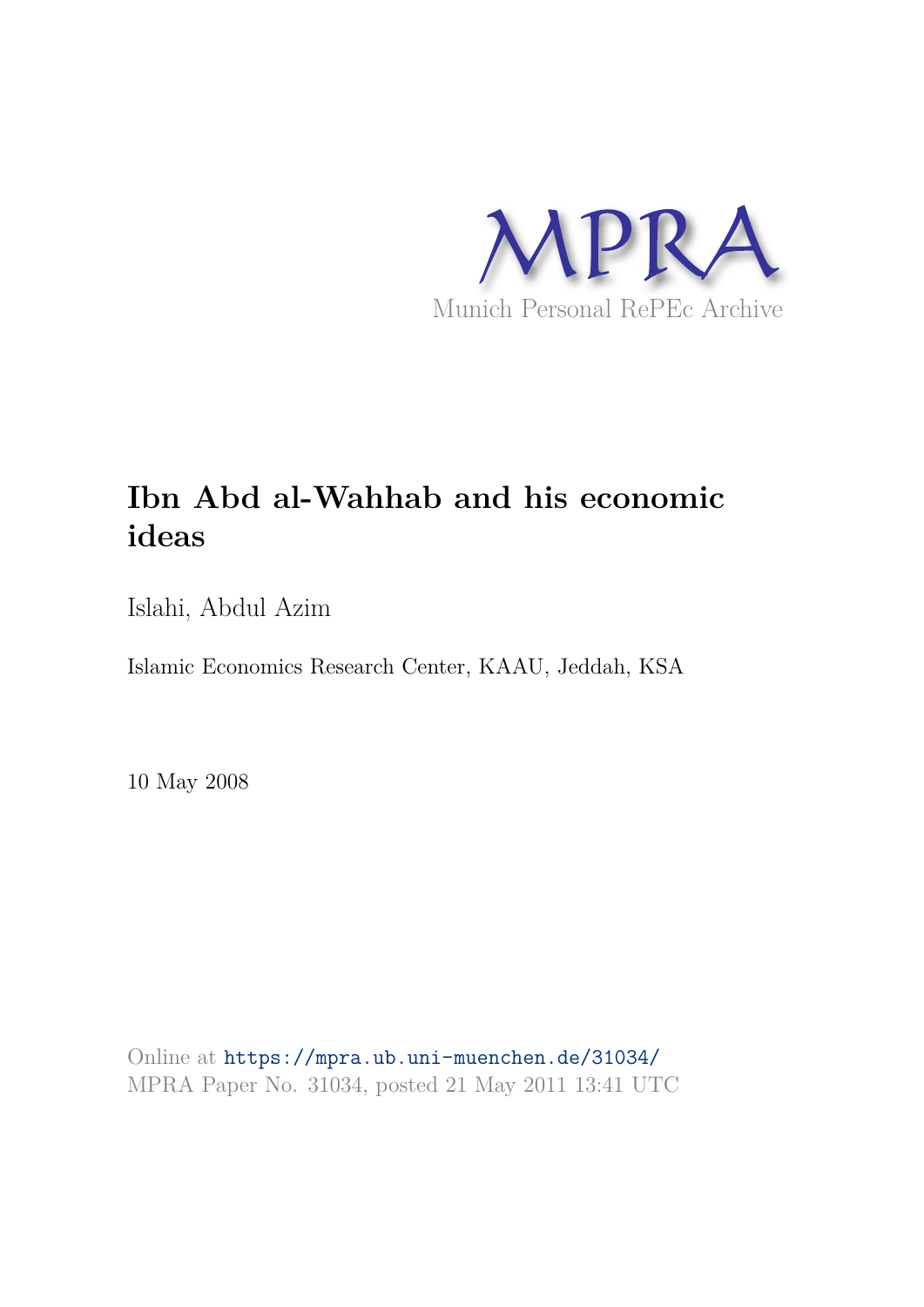### **Shaykh Muhammad Ibn Abd al-Wahhab and His Economic Ideas**

## **Abdul Azim Islahi<sup>1</sup>**

In an attempt to investigate Muslim economic thinking in the  $12<sup>th</sup>$  century Hijrah, corresponding  $18<sup>th</sup>$  century AD, the present paper explores economic ideas of one of the greatest Muslim personalities of the period, Muhammad b. Abd al-Wahhab (1115- 1206/1703-1792), who is commonly known as revivalist and renovator of religious beliefs and practices. The paper discovers that he had deep insights in financial matters who managed the public finance of the first Saudi State.<sup>1</sup> At the outset, to provide a background knowledge of the personality of Ibn Abd al-Wahhab, the paper sheds light on time and environment in which he lived, his life and work, and his impact. The paper is an initiative that aims to fillip research into unexplored areas. There is need to carry out thorough research into economic ideas of Ibn Abd al-Wahhab and his contemporaries.

#### **Time and Environment**

Muhammad Ibn 'Abd al-Wahhab was born in the centre of the Najd at al-Uyaynah, an oasis which at that time was enjoying some prosperity. It was the time when the Islamic World had reached its extreme decline, degradation and utter fall. The atmosphere was very gloomy and darkness had covered all its regions. Moral degradation and corruption was rampant everywhere. Especially the condition of the Arabian Peninsula was highly terrible. Ibn Bishr presents the sad picture of Arabian Peninsula.<sup>2</sup> There was no law and order, economy was spoiled, opium and wine were common and religiosity deplorable. Pagan innovations and superstitions cropped up and spread their tentacles every where. The people went back to their old practices of idolatry. They started paying homage to shrines and graves, so much so that they even directed their devotional prayers and supplications towards the graves to the exclusion of Allah. They gave precedence to the philosophical views and *taqlid* (blind following) over the Sunnah.<sup>3</sup> According to Natana DeLong-Bas, 'one of the major signs of the deterioration of Islam was the adoption of rituals and beliefs from other religions, like praying to saints and believing that saints could grant blessings or perform miracles. In some cases, people had adopted superstitious practices, like spitting in a particular way or wearing charms to ward off evil spirits<sup>7</sup>.<sup>4</sup> Thus, pure and austere monotheism (*tawhid*) had become corrupted with the growing superstition and mysticism. The mosques stood empty, unfrequented and even deserted. The ignorant multitude decorated amulet, charms and rosaries listened to and blindly followed foul saints and ecstatic dervishes.

 $\overline{a}$ 

 $1$  Dr Islahi is Professor of Economics, at the Islamic Economics Research Center, King Abdulaziz University, Jeddah.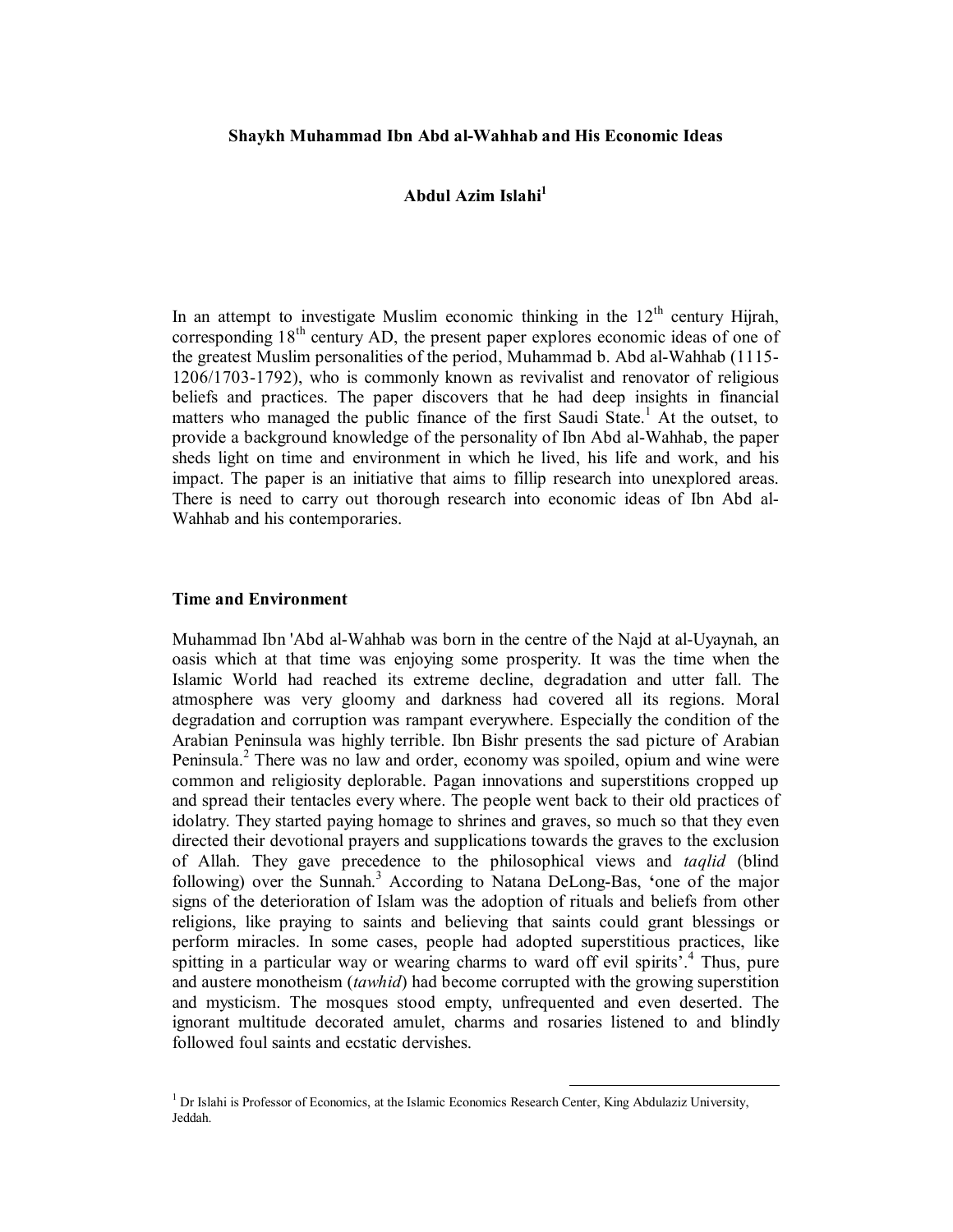In the early  $18<sup>th</sup>$  century the Najd region was infested with corrupt beliefs and religious practices repugnant to the fundamentals of the True Religion. For example: In Jubailah, people visited the grave of Zayd b. al- Khattab and sought relief for their needs. In Manfuhah, people sought mediation through a male palm-tree believing that a spinster, who pays a visit to it, soon gets married. In Dir`iyah there was a cave which people frequented.<sup>5</sup> The same story was prevalent in other parts of Arabia. These conditions were demanding for a reformer and renovator.

## **Life and Works**

*Early life and education.* Shaykh Muhammad b. 'Abd al-Wahhab b. Sulayman al-Tamimi belonged to a family which had produced several scholars of Hanbali school of jurisprudence. His grand father, Sulayman b. Muhmmad had been *mufti* of the Najd. His father Abd al-Wahhab (d. 1153/1740) was *qadi* at Uyaynah. Ibn Abd al-Wahhab's education began under his learned father's guidance. He studied the Hanbali jurisprudence, *tafsir* and *hadith* from him. He performed *hajj* in 1128/1715 and stayed there about four years to return in 1132/1719. At that time Shaykh Abdullah bin Ibrahim b. Saif al-Najdi was chief of the scholars of Madinah. Shaykh Muhammad acquired a good deal of knowledge from him. Al-Najdi introduced him to another great scholar of Madinah Muhammad Hayat al-Sindi (d. 1165/1751).

Their strong stand on *tawhid* (unicity of Allah) and their deep concern over false beliefs and evil deeds created a strong bond between Ibn Abd al-Wahhab and his teachers. During this time he came to know and benefited from the knowledge of other scholars such as Ali Afendi Daghistani, Isma`il al-`Ajluni and others. Then he moved on to Najd and Basrah. He wanted to travel to Syria for the purpose of acquiring further knowledge but due to lack of resources, he had to give up the idea. He stayed for a long time in Basrah, where he pursued his studies under a number of renowned scholars, among whom Shaykh Muhammad al-Majmu`i was most prominent.<sup>6</sup>

*Reformative endeavors.* During his stay in Basrah, he authored his most famous work *Kitab al-Tawhid* (Essays on the Unicity of Allah or The Book of Monotheism). The supporters of falsehood defamed, tortured and turned him out of Basrah. They also persecuted his teacher Shaykh al-Majmu`i. After leaving Basrah he came to the town al-Zubayr, then to al-Ahsa, and then finally to Huraymila. In all these places he faced much suffering at the hands of the wicked persons who did not like his enjoining the good and forbidding the evil. So he decided to move to Uyaynah, which was then governed by Uthman Ibn Muhammad b. Muammar. Uthman welcomed Ibn Abd al-Wahhab with hospitality and promised him all support and help in calling people to the true and pure Islam.<sup>7</sup>

Ibn Abd al-Wahhab urged the people to return to the worship of Allah only and a strict adherence to the Sunnah of the Prophet. Ibn Abd al-Wahhab managed to cut down trees that were being worshipped in the area. He succeeded with the help of Uthman, in bringing down the dome over the grave of Zayd b. al-Khattab. He also carried out the prescribed punishment for adultery on a woman who had confessed to  $it.<sup>8</sup>$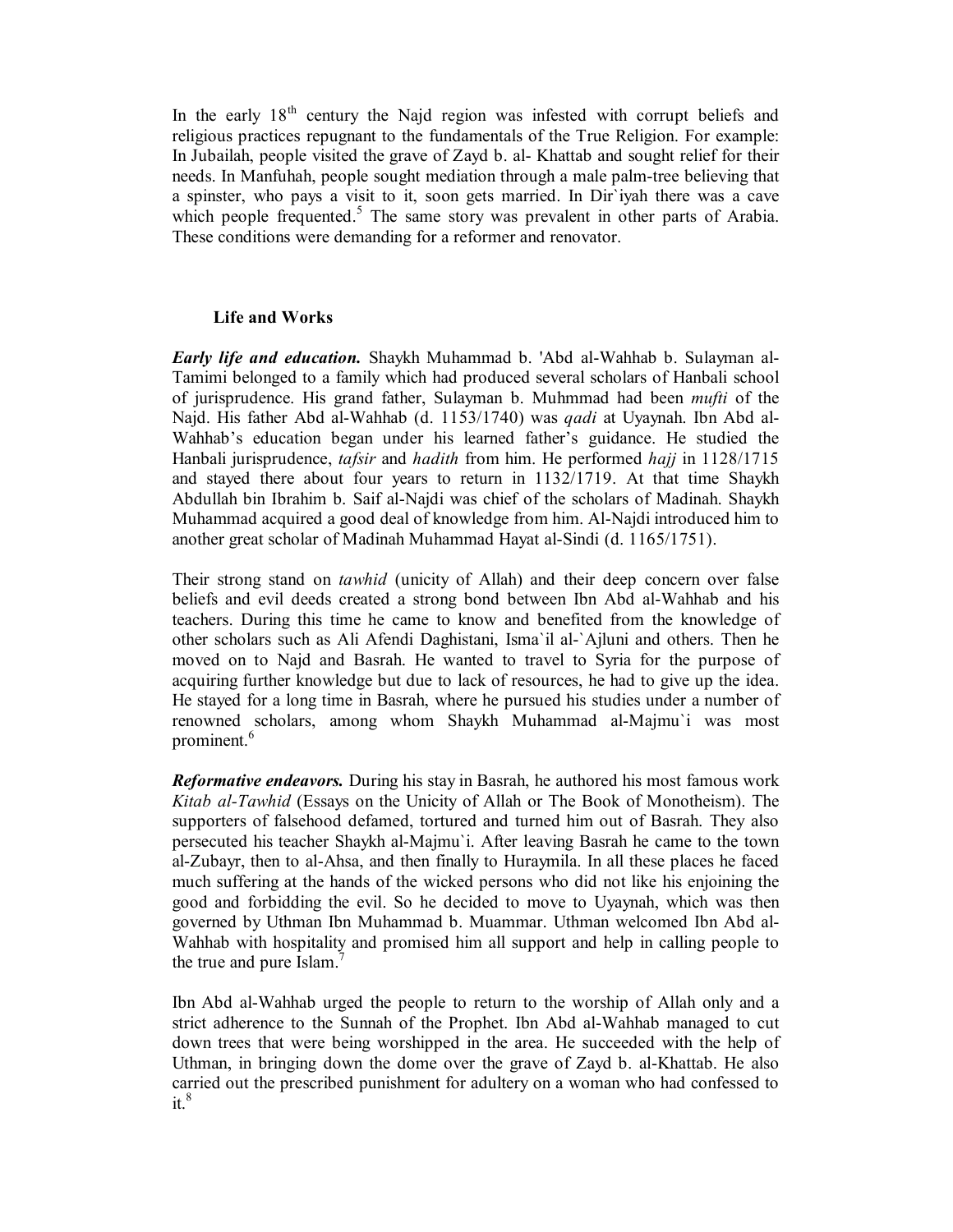*Use of Economic weapon against Ibn Abd al-Wahhab.* Sulayman b. Muhammad of the Shi'ite tribe Banu Khalid, the chief of al-Ahsa and Qatif, became afraid of Ibn Abd al-Wahhab's growing influence and number of supporters. He used the economic weapon to put an end to Ibn Abd al-Wahhab's reformation endeavors.

Uthman b. Muhammad b. Muammar, the ruler of Uyaynah in whose region Ibn Abd al-Wahhab was carrying on his reforms, had many economic connections with the ruler of al-Ahsa such as:

- He used to draw an annual stipend from the treasury of al-Ahsa
- He enjoyed trading priority in the port of al-Ahsa
- He enjoyed exemption from taxes on his agriculture estates in al-Ahsa, and
- His traders of Uyaynah used to receive many concessions in al-Ahsa

Using his influence Sulayman, the chief of al-Ahsa and Qatif, pressurized the *amir* of Uyaynah, Uthman b. Mu`ammar to kill Ibn Abd al-Wahhab or hand him over to him. Otherwise he would stop all concessions, and attack him. However, Uthman who could not refuse his demand advised Ibn Abd al-Wahhab to leave Uyaynah secretly. Thus, he left for Dir`iyah.<sup>9</sup>

*In al-Dir`iyah.* Ibn Abd al-Wahhab left the town on foot escorted by a horseman through the desert in the scorching sun, with only the thought of Allah, until he reached Dir`iyah as the guest of Abd al-Rahman b. Suwaylim, who introduced him to most of the prominent people of Dir`iyah. They visited him in secret and he explained to them the real meaning and the significance of *tawhid*. Mashari and Thunayan, two brothers of *Amir* Muhammad b. Saud (d. 1177/1765), the chief of al-Dir`iyah, became supporters of Ibn Abd al-Wahhab. They convinced their brother Muhammad to see Ibn Abd al-Wahhab and listen to his call. It is reported that the wife of Muhammad b. Sa`ud, who was a pious and wise lady, played important role in persuasion of her husband to welcome Ibn Abd al-Wahhab.

Prince Muhammad accepted the suggestion and met Ibn Abd al-Wahhab. He invited the *amir* to *tawhid* saying that it was the message, with which all the Messengers were sent by Allah. He also drew the attention of the Prince to the polytheistic practices and notions prevalent among the people of the Najd. He wished that the Prince should assume leadership of the Muslims. The prince acceded to the wish of Ibn Abd al-Wahhab and offered him all help and assistance to carry out his task.

However, *amir* Muhammad b. Saud put two conditions to Ibn Abd al-Wahhab:

- 1.When his movements would spread, he should not leave him.
- 2.He collected taxes on fruits from his territory that he should not oppose.

Ibn Abd al-Wahhab said: "As for the first condition is concerned, I vow, my blood will be with yours; my destruction will be with your destruction. As for the second condition is concerned, I hope the Almighty Allah will bestow upon you conquest and compensate you with spoils of war, and *zakah* which will be much better than what you are exacting from them".<sup>11</sup> Amir Muhammad convincingly accepted Ibn Abd al-Wahhab's assurance.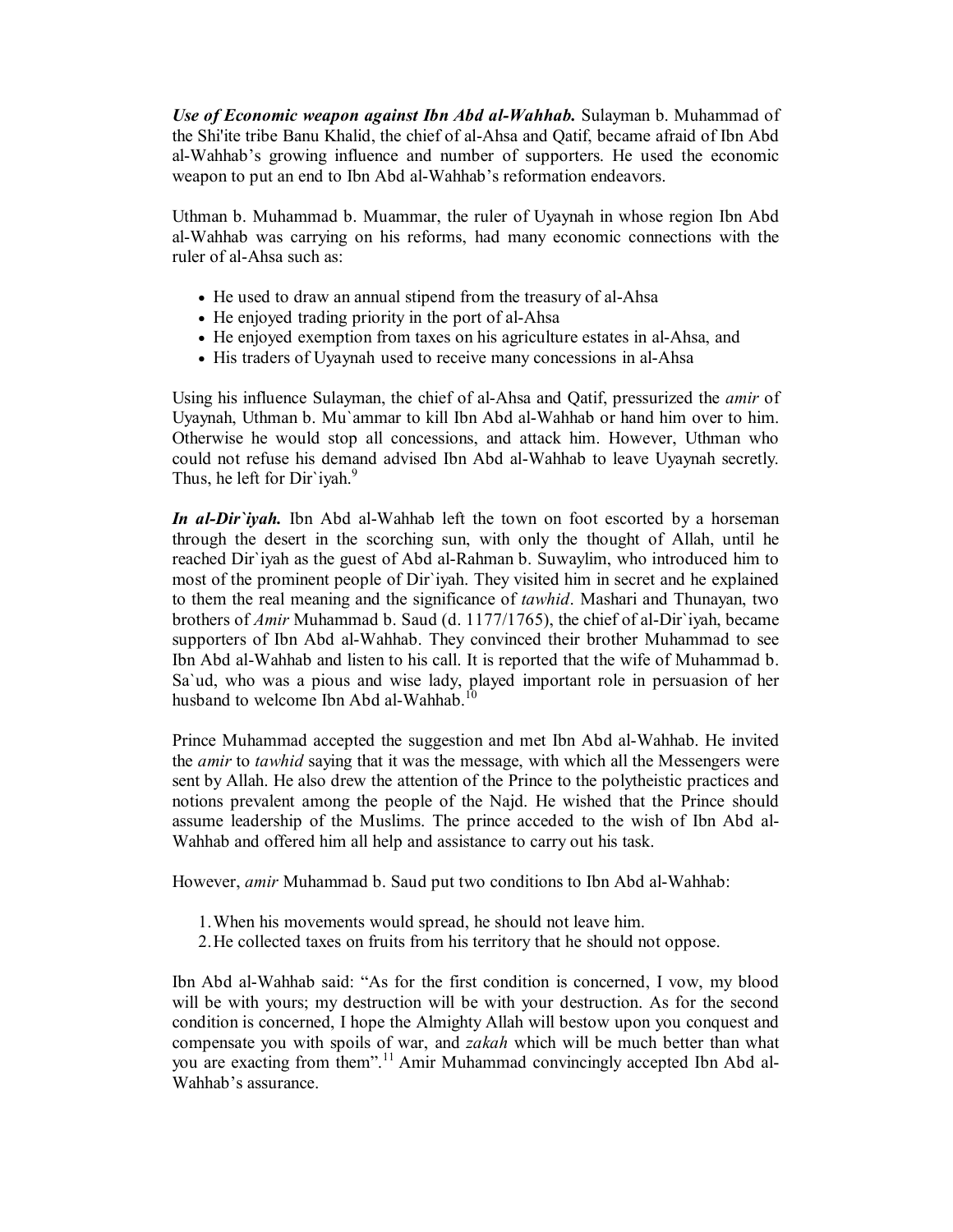The allegiance that took place in the year 1157/1744 between the two Muhammads – Shaykh Muhammad b. Abd al-Wahhab and *amir* Muhammad b. Saud proved turning point in the history of Arabian peninsula. They complemented and strengthened each other. According to Lothrop Stoddard, 'Saud always considered himself responsible to public opinion and never encroached upon the legitimate freedom of his subjects. His government though stern, was able and just. The Wahhabi<sup>12</sup> judges were competent and honest. Robbery became almost unknown, so well was the public peace maintained'.<sup>13</sup>

Ibn Abd al-Wahhab's movement passed through four stages – first in Basrah, second in al-Ahsa and third in Huraymila, and fourth in al-Dir ivah.<sup>14</sup> Before he passed away in 1206/1792, he saw the success of his movement and its spread in major parts of the peninsula.

In the opinion of al-Faruqi, in the movement of Ibn Abd al-Wahhab, 'what was indeed extraordinary was the coincidence of the `*alim* and the prince'. 'The movement was hatched and grew to full maturity before Napoleon landed in Egypt, Dir`iyah became the greatest capital of Islamic modernism without undergoing any modernist influence'.<sup>15</sup>

At the time when Ibn Abd al-Wahhab migrated to Dir`iyah, the number of houses there did not cross seventy. Their economy was simple and subsistence level. Trading was very scarce and for necessities of life only.<sup>16</sup> After his arrival, the number of inhabitants increased and so the economic activities. Extensive farming, reclamation of land, and plantation were seen everywhere. Commercial activities also expanded. With the establishment of peace and security domestic trade received a boost. Literacy enhanced.<sup>17</sup>

*His Campaign of Renovation and Purification.* Ibn Abd al-Wahhab never claimed the rank of *mujtahid*. The oneness of God (*Tawhid*) was the basic point of call for return to original Islam (*Salafiyah*).<sup>18</sup> Ibn Abd al-Wahhab felt that 'the devotional spirit of the Muslim masses, as well as their religious consciousness, had been infiltrated with Sufi views and practices compromising *tawhid*. A reversal of the tide of history, .... would not be possible without reform of popular Muslim religiosity'.<sup>19</sup> Shaykh Ibn 'Abd al-Wahhab focused on *tawhid* and fought innovations and deviations in religion, which prevailed in Arabia. He considered his movement an effort to purify Islam by returning Muslims to the original principles of Islam, the Qur`an and the Sunnah, and rejecting all un-Islamic beliefs and practices. Natana DeLong-Bas observes: 'the major distinctive doctrine of Islam is belief in absolute monotheism (*tawhid*). … It was for this reason that the revival and reform movements of the eighteenth century adamantly insisted that a "return" to monotheism was the necessary first step in reforming Islam. This meant getting rid of foreign and superstitious beliefs and practices. Wahhabism shared this common concern and goal, becoming famous for its strict adherence to absolute monotheism (*tawhid*)'.<sup>20</sup>

Ibn Abd al-Wahhab was right in diagnosis of the basic evil of his society and the cure. It was through the faith in *tawhid* that the Prophet Muhammad, be peace upon him, used to rectify pre-Islamic ignorance (*jahiliyah*), and now his follower Muhammad b. Abd al-Wahhab also used the same to correct the corrupt society of his time. His fight against the other evils has already been noted above.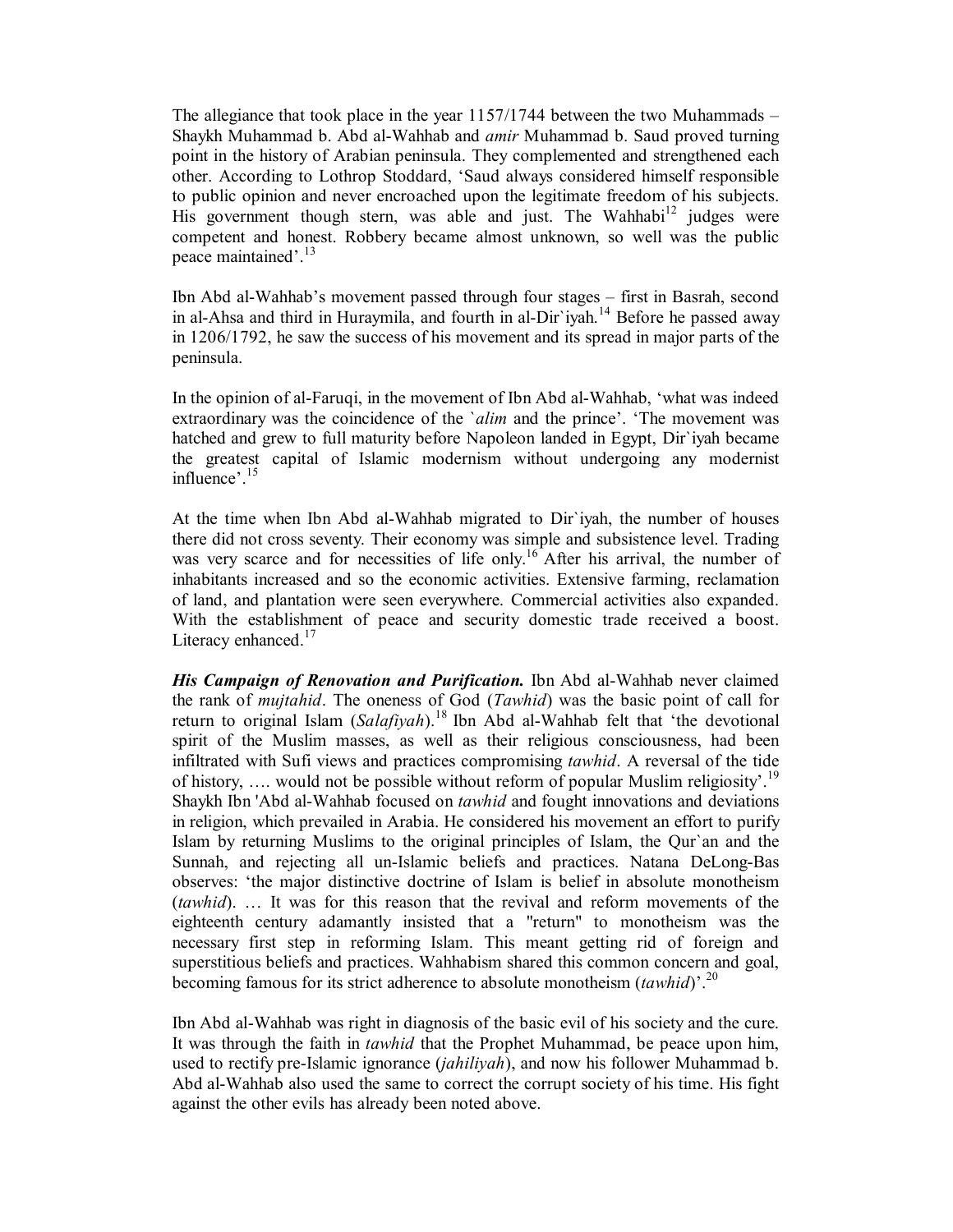*Opposition*: Ibn Abd al-Wahhab did not face opposition from commoners and ignorant people only. Certain so-called scholars also tried to malign his reform through their works. 'Abd al-Wahhab ibn Ahmad Barakat al-Shafi'i al-Azhari al-Tantawi from Egypt, Zayni Dahlan from Makkah, 'Ali al-Shafi'i al-Basri al-Qabbani from Iraq authored books in refutation of ibn Abd al-Wahhab's reforms. Their opposition was based on ignorance, rivalry, and suspicions. A major factor was misunderstanding created by defaming forces motivated by political objectives. Even his brother Sulaiman and his father, 'Abd al-Wahhab, had initially repudiated him for his ideas. Eventually a good majority of his people accepted his views. His father and brother Sulaiman too were convinced after prolonged discussions.

*Works. Kitab al-Tawhid* is the most important work of Ibn Abd al-Wahhab. It is, no doubt, 'the ideational spearhead' of his mighty movement.<sup>21</sup> This movement spread within a century like wildfire throughout the Muslim World.

There is no doubt that *tawhid* is the most basic and key concept in Islam. According to Siddiqi, 'It sums up the Islamic way of life and presents, in a nutshell, the essence of the Islamic civilization.' He rightly considers 'a lapse from *tawhid*' the main cause behind the Muslims' decline – 'their loss of political power, of their economic backwardness, intellectual stagnation, and social degeneration<sup>'.22</sup>

Since *Kitab al-Tawhid* 'was meant to be an instrument for reform, the author was more concerned to expose the misunderstanding and misapplications of the principle than to project its desirable consequences'.<sup>23</sup> He gave the book the appearance of a student's notes rather than a systematically laid-out treatise'…. 'Every chapter in this book opens a vista of breathtaking vision'.

Some of his other works are as follows:

- *Adab al-Mashy Ila al-Salah* (Manners of Walking to the Prayer)
- *Usul al-Iman* (Foundations of Faith)
- *Fada'il al-Islam* (Excellent Virtues of Islam)
- *Fada'il al-Qur'an* (Excellent Virtues of the Qur'an)
- *Kitab Kashf al-Shubuhat* (The Book of Clarification of Uncertainties)
- *Majmu`at al-Hadith 'Ala Abwab al-Fiqh* (Compendium of the Hadith on the Main Topics of the *Fiqh*).

For the benefits of students and those who could not read voluminous works, Ibn Abd al-Wahhab prepared abridged edition of many significant works of earlier writers. For example:

- *Mukhtasar al-Iman* (Abridgement of Ibn Taymiya's *Kitab al-Iman* (the Faith)
- *Mukhtasar al-Insaf wa'l-Sharh al-Kabir* (Abridgement of the two works, *al-Insaf* and *al-Sharh al-Kabir)*
- *Mukhtasar Sirat al-Rasul* (Summarized Biography of the Prophet)
- *Mukhtasar al-Sawa`iq* (Literally Summary of the Lightning bolt, it is a summary of a criticism of Shi'as written in Palestine by Ibn Hajar al- 'Asqalani).
- *Mukhtasar Fath al-Bari* (*Fath al-Bari* is a commentary on the *Sahih al-Bukhari* by Ibn Hajar al-'Asqalani).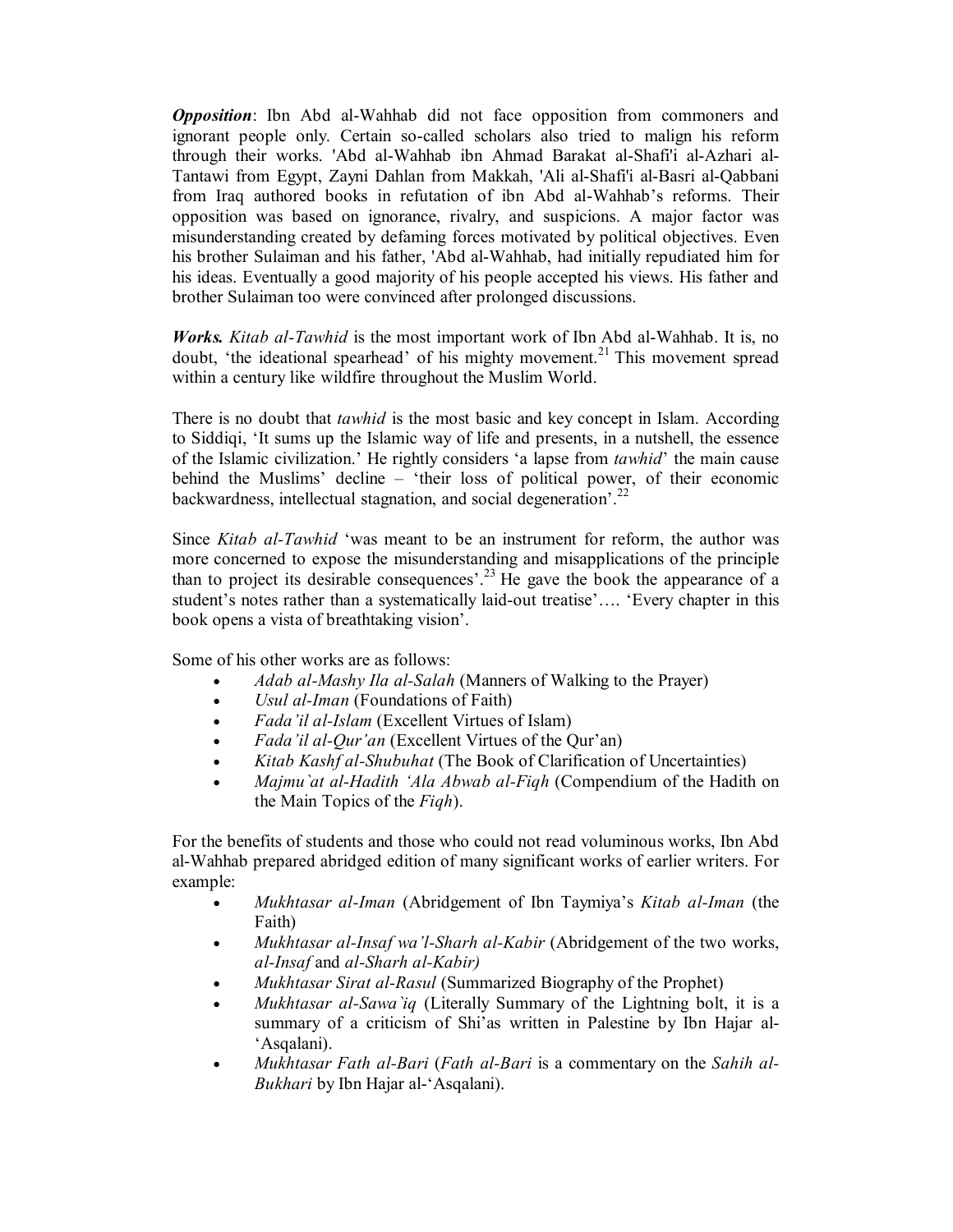*Mukhtasar al-Minhaj* (Summary of the Path, most likely referring to *Minhaj al-Sunnah* by Ibn Taymiyah)

#### **His impact**

Refuting the charges that the movement of Shaykh Muhammad b. Abd al Wahhab, was retrograde or conservative Abdul Hamid Siddiqi says: 'It is progressive in the sense that it not only awakened the Arabs to the most urgent need of heart-searching and broke the complacency to which they had been accustomed for years, but also gave the reform a definite line of action'.<sup>24</sup> 'The Shaykh made an elaborate programme of fostering education amongst the masses and teachers who could both teach and preach….'<sup>25</sup>…. 'The puritan beginnings of Islamic revival were combined with an elaborate programme of mass education and a recreation against *taqlid* (blind following) broadened along more conservative lines'.

In spite of the ignoble and false propaganda mounted by his adversaries against the reformatory movement of Shaykh Muhammad b. Abd al-Wahhab and the derogatory use of the word *`Wahhabi'* for the movement and its followers, his impact on the modern development of Muslim mind has been profound. This has been admitted by a number of  $20<sup>th</sup>$  century intellectuals. Henri Laoust observes "Although Muhammad b. Abd al-Wahhab's doctrine was condemned or rejected by an important section of Muslim opinion, it was nevertheless to make a powerful contribution not only to a more profound Islamization of Arabia, but also to a general renewal of the Islamic conscience immediately before the modern period of intrusion from the West".<sup>26</sup> Taha Husayn (d. 1973) says that the movement of Ibn Abd al-Wahhab has influenced not only the Arabian Peninsula, but also its relation with European nations.<sup>27</sup> To him, his movement was new and old at the same time. It was new as compared to his time but it was the same old call which was given by the Prophet Muhammad (p.b.u.h). It had great impact on literary and intellectual life of Arabs.<sup>28</sup>

Stressing upon the influence of Ibn Abd al-Wahhab on modern generation, our contemporary scholar DeLong-Bas remarks: "Many of the themes he discussed in his writings are hallmarks of the 18th century Islamic thought. These include his emphasis on a return to the Qur'an and *hadith*, the eradication of erroneous popular religious practices, like tomb and saint veneration, rejection of *taqlid* (blind following) in favor of *ijtihad* (independent reasoning), authentication of *hadith* (prophetic traditions) on the basis of their content, rather than their *asnad* (chains of transmission), focus on the intent behind actions, rather than ritual perfection".<sup>29</sup> She further says: "It would be more appropriate to look at early 20th century reformist movements, particularly the Salafiyya movement in Egypt led by Muhammad Abduh and Rashid Rida, for Sheikh Muhammad's intellectual influence. Sheikh Muhammad's legal thought is also apparent in many contemporary legal reforms, ironically those pertaining to women gender."

Several of the sons and students of Ibn Abd al-Wahhab carried on his mission. His four sons, Husayn, Ali, Abd-Allah and Ibrahim were great scholars and authors who continued his mission after him.<sup>30</sup> His movement resulted into development of human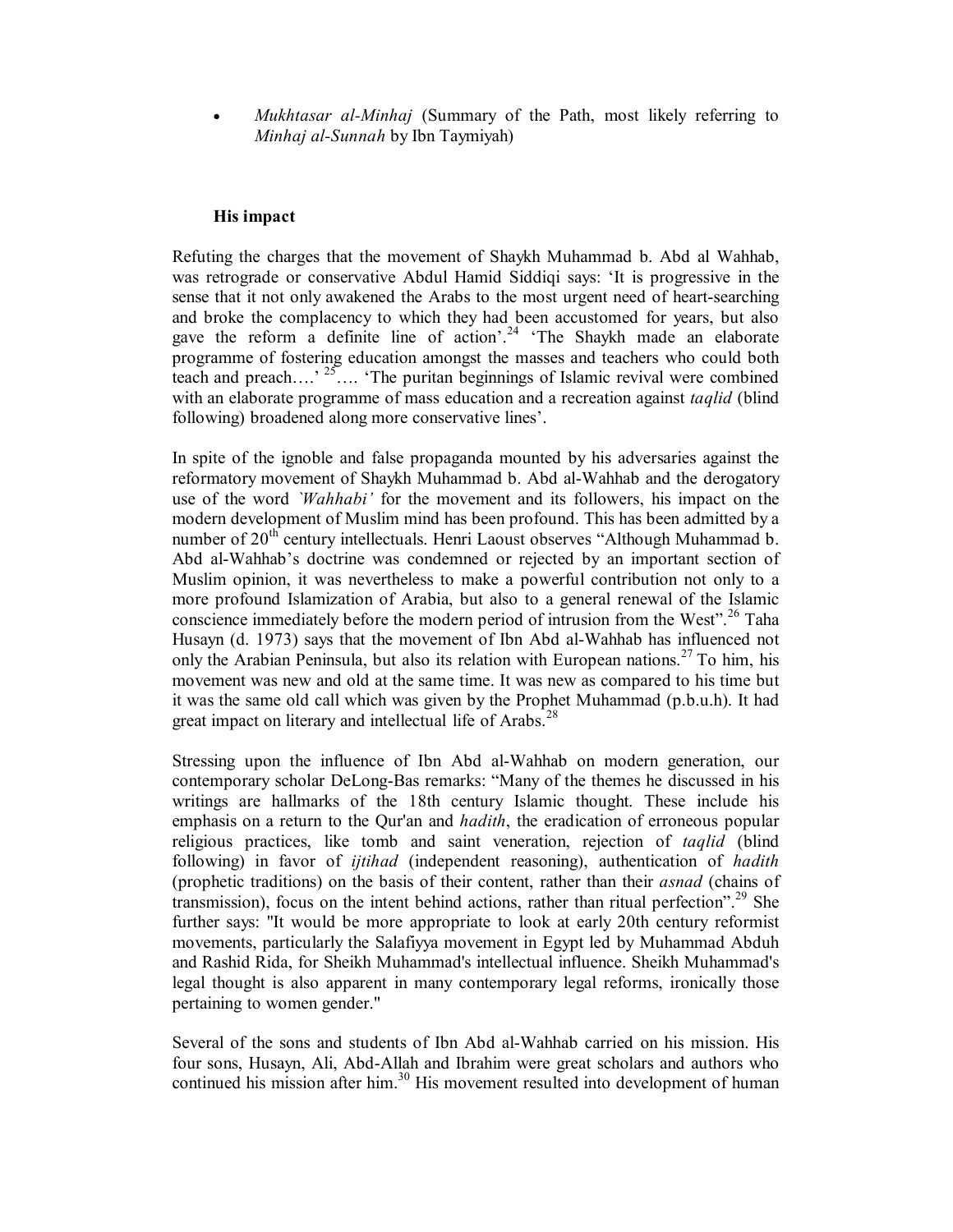resources for the young Saudi state. For example: Some of the students who benefited from his knowledge and rose to the position of *Qadi*s and *Mufti*s are as follows:

Shaykh Abd al Aziz b. Abdullah al-Nasim, a Judge in the territory of al-Washm, Shaykh Sa`id b. Hijji, a Judge of Hawtah of Bani Tamim, Shaykh Abd al-Rahman b. Nami, who became Judge of Uyaynah, and Shaykh Ahmad b. Rashid al-Urayni the Qadi of Sudair. The most notable student was Shaykh Muhammad bin Ibrahim bin Abd al-Latif b. Abd al-Rahman b. Hassan who was the grand Mufti of Saudi Arabia.

Some of the authors think that eighteenth century reformative movements led by Shah Wali-Allah al-Dihlawi in India and Shehu Uthman Dan Fodio in the West Africa were influenced by the Movement of Shaykh Muhammad b. Abd al-Wahhab. But this is not correct. When al-Dihlawi visited Hijaz in the year 1143 AH, Ibn Abd al-Wahhab was engaged in Basrah. His movement had not yet stabilized even in the areas of al-Najd. Uthman dan Fodio's visit of Arabia is not reported in the sources dealing with his life and work.<sup>31</sup> However, he was trained by some teachers who had been in the Holy places of Islam. But they were too old to be aware of and affected by the movement of Shaykh Muhammad b. Abd al-Wahhab. In fact, all these reformers were influenced by the same original sources, the Qur'an and the Sunnah and the intellectual and religious network of Madinah, the city of the Prophet.

#### **Economic Ideas**

Muhammad b. Abd al-Wahhab was fully aware of the importance of economic factor in man's life. It was due to the lack of economic support that he had to drop his plan of pursuing education in Syria.<sup>32</sup> He also realized that it was economic dependence of Ibn Mu`ammar upon al-Khalidi that the former was forced to expel Ibn Abd al-Wahhab from Huraymila.<sup>33</sup> Again, it was necessity of economic means for performing ones religious and social obligations that he paid attention to revival and reclamation of lands and development of agriculture and trade after reaching Dir`iyah.<sup>34</sup> Paying homage to Ibn Abd al-Wahhab's efforts to promote the economy of his people, Fazlur-Rahman says: 'The Wahhabis, however, have done good work by bringing into relief the principles of Islamic egalitarianism and co-operation, and actually founded cooperative farm villages'.<sup>35</sup>

It is reported that some of his followers used to work in night to attend his lectures in the day. Most probably this might have been on his advice and he would not like idleness. As the job opportunities were not enough in Dar`iyah, he used to help his poor followers financially, those who could not get a job or were unable to work, through borrowing from others. He repaid such loans from the booty obtained from the conquest of Riyadh.<sup>36</sup> This shows that he favours the idea of unemployment allowance provided that it is not voluntary.

Ibn Abd al-Wahhab was a man of action and conviction. He called people to return to the Qur'an and the *Sunnah*. These two sources contain a number of economic principles and teachings. They were sufficient to solve the simple problems facing the economy of the Najd region, the center of his reformative endeavors. Thus, he did not need to deal with economic ideas in his works. By his action he practically showed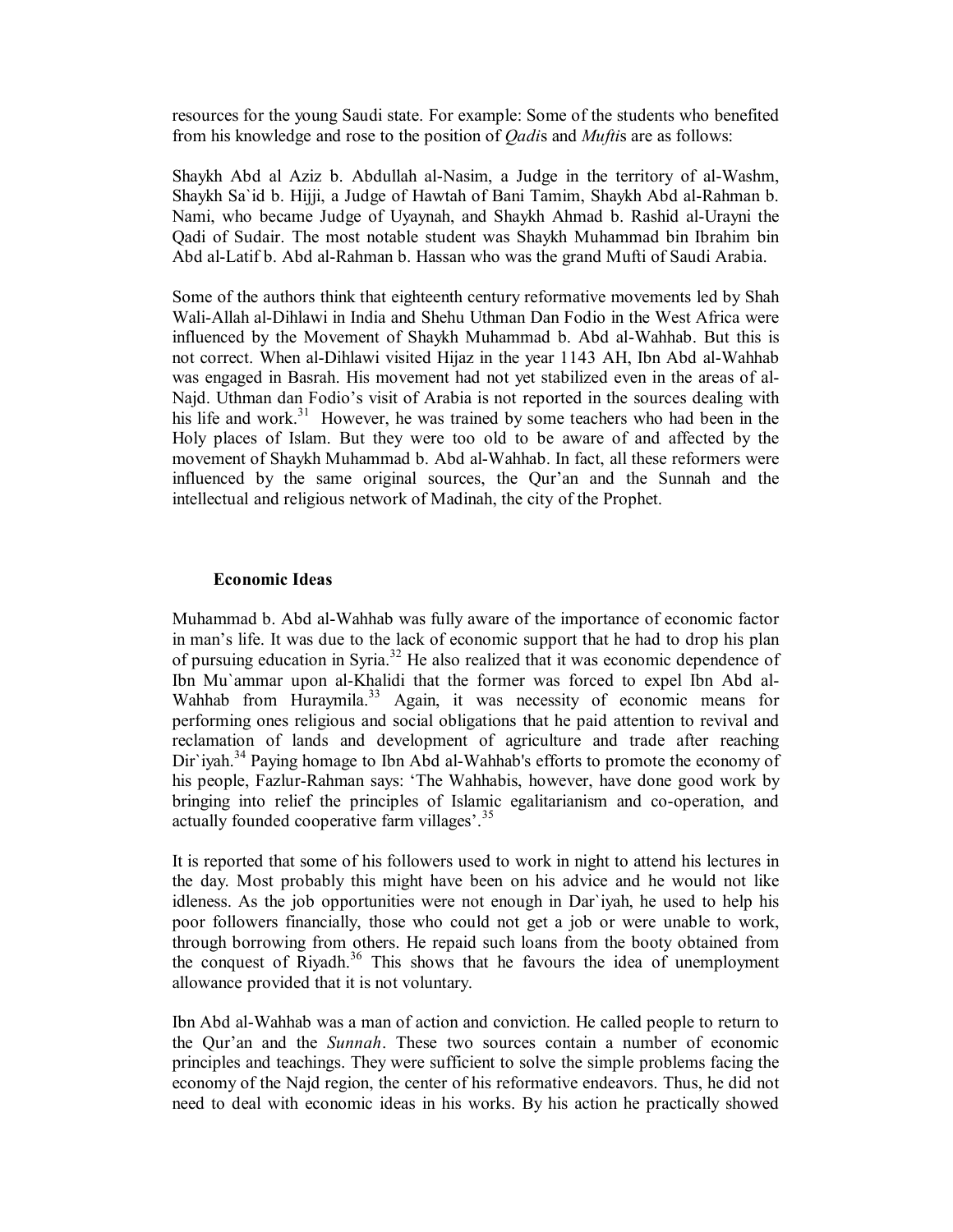how to solve economic problems of his society. When Ibn Saud asked him at the time of *bay`ah*, not to object and oppose the taxes he would collect from the fruit products of his territory, Ibn Abd al-Wahhab's answer was: "I hope the Almighty Allah will bestow upon you conquest and compensate you through war booty, and *zakah* which will be much better than what you exact from them.<sup>37</sup> Clearly, this shows that like Ibn Taymiyah<sup>38</sup> he believed that if non-Shar'iah taxes are cancelled, the Shar'iah taxes will be enough to take care of the genuine public expenditure of the state provided they are properly managed. By his administration of public revenue he practically proved and showed how Shari'ah-sanctioned sources could take care of the need of the government and people.

The historian Ibn Bishr states: 'the fifth parts (booty), *zakah* and whatever minor or major items were brought to al-Dar`iyah, they were handed over to Ibn Abd al-Wahhab who disposed them as he saw them fit. No one, even *amir* Abd al-Aziz (d. 1215/1801), took anything without his permission. But after Riyadh was conquered, Ibn Abd al-Wahhab handed over all these matters to Abd al- Aziz'.<sup>39</sup> Through a report of Ibn Ghannam, al-Uthaymin infers that the administration of public finance was entrusted to Ibn Abd al-Wahhab up to the end of his life. Thus, he might be rightly called the first finance administrator of the first Saudi state.<sup>40</sup> It is not known what the budget of the government at that time was. Data of some later years show that the annual collections of *zakah* in the first Saudi Government were 2250,000 Riyals. The following table shows the estimated annual *zakah* revenue generally collected from various regions in the early years of the First Saudi rule:

| Amount in riyals |
|------------------|
| 400,000          |
| 500,000          |
|                  |
|                  |
| 400,000          |
| 200,000          |
| 400,000          |
| 200,000          |
|                  |
| 150,000          |
| 2,250,000        |
|                  |

Source: Compiled on the basis of information provided by al-Riki<sup>41</sup>

In addition, Saud family had some other sources of income which were not regular, such as gifts from kings, spoils of war and their own properties in the Najd. From al-Ahsa such incomes reached to an annual amount of 300,000 Riyals. Since a number of wars were fought and won, spoil of war was also an important source of government income. For example, from Ras al-Khimah the amount collected from booty excluding gifts was 120,000 Riyals. Gifts presented to government officials were deposited in the *bayt al-mal*.<sup>42</sup>

It seems that Ibn Abd al-Wahhab did not permit any tax except z*akah* which he collected from both hidden and open assets. The historian al-Riki writes: "He (Ibn Abd al-Wahhab) made it obligatory for people to pay *zakah* from their non-apparent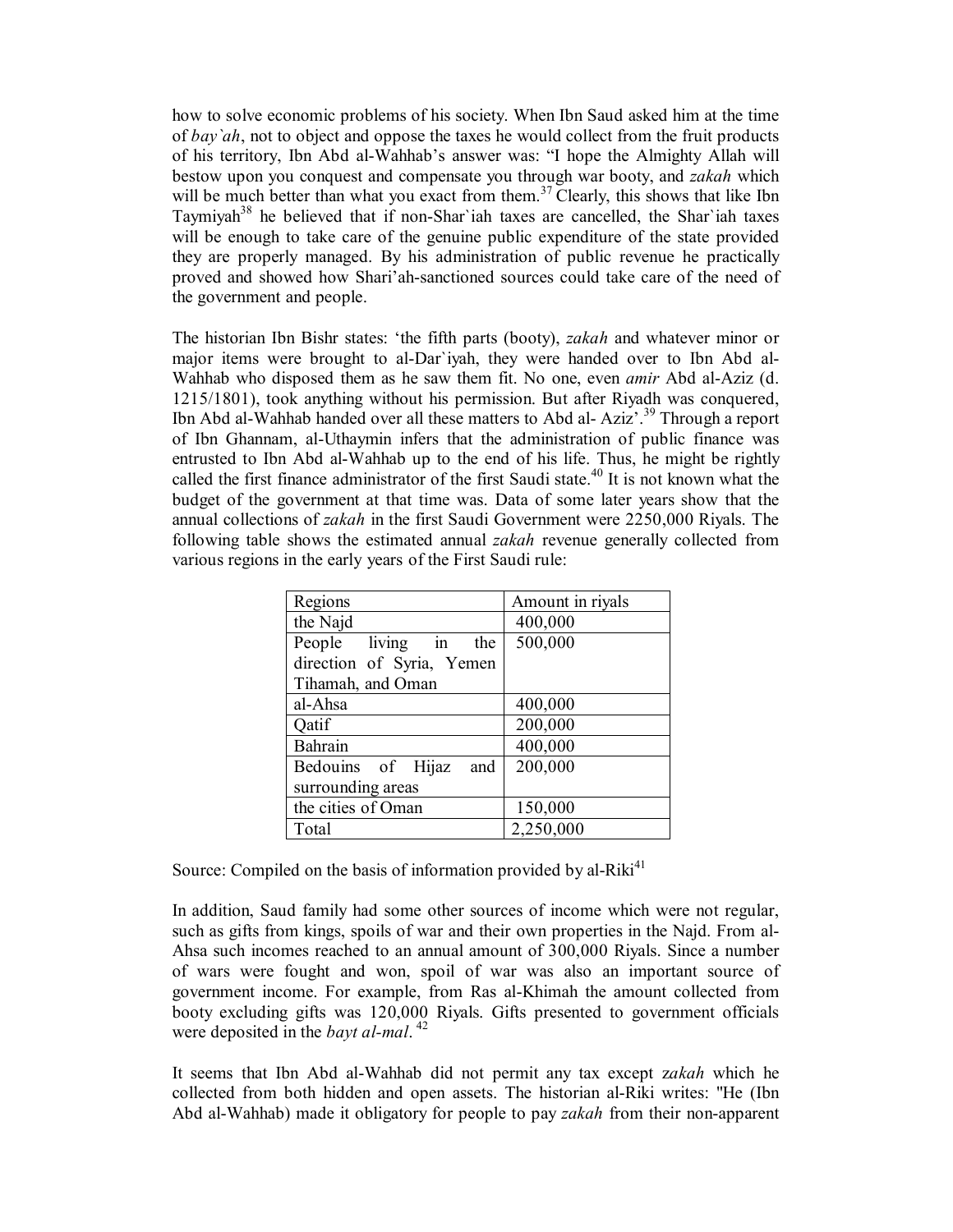assets that can easily be hidden away by the owner such as money and merchandise to imam, that is, the ruler of Muslims, and he will distribute it among its beneficiaries".<sup>43</sup> Perhaps Ibn Abd al-Wahhab did not mention this in his books. It is possible that al-Riki has come to know this from the practice of Muhammad b. Abd al-Wahhab and the history of the period or some other reports. It may be noted that what Ibn Abd al-Wahhab did was the original practice of early rightly guided caliphs. When wealth and prosperity increased it was third Caliph Uthman b. Affan who allowed the *zakah* payers to disburse the *zakah* of non-apparent assets themselves.<sup>44</sup> Ibn Abd al-Wahhab's action in this regard is one more example of his endeavor to return to the original practices of Islam.

Out of various economic institutions of Islam, Ibn Abd al-Wahhab especially paid attention to *waqf*, as it was misused by some people, so he felt it necessary to present the correct Islamic position regarding the *waqf*. He notes three stands on *waqf* creation: A *waqf* created for poor and down trodden with good intention to win the pleasure of Allah in which his inheritors are not included. This kind of *waqf* is valid according to majority of jurists but Qadi Shurayh and scholars from Kufah reject it which is the second stand. A third stand is to create *waqf* at the cost of inheritors, apparently for the pleasure of Allah but intentionally to dispose the property arbitrarily, depriving some of inheritors and benefiting more to some others. Although some *muftis* consider it valid, in his opinion it is a corrupt practice, and an interference in the inheritance system provided in the Qur'an. He supports his stand with the primary sources of Islam – the Qur'an and Sunnah – that shows his vast knowledge of these sources and power to infer rules.<sup>45</sup>

Dallal is correct when he says that 'Ibn Abd al-Wahhab even distinguishes between what may be termed as injustice because of social and economic inequities and creedal injustice (*zlum al-amwal* and *zulm al-shirk*)'. But he is not correct when he says that 'Wahhabi thought is focused on the second kind, whereas the first is tolerable as long as it is accompanied by *tawhid*<sup>'</sup>.<sup>46</sup> We have already seen how Ibn Abd al-Wahhab forbade amir Muhammad Ibn Saud to collect non-Shar`iah taxes which the former considered as *zulm al-amwal*.

As an administrator of public finance Ibn Abd al-Wahhab had to manage the public expenditure as well. In addition to expenditure on maintenance of armed forces, and stipend for deserving people, he must have included the development of the economy as a whole, because this was inevitable in that particular situation. However, sources are silent about the details of his scheme of expenditure. Most probably he had adopted the policy of spending on various heads according to their importance in the existing circumstances.

Concept like public interest has great implications in economic decision making. Ibn Abd al-Wahhab has used it extensively. While analyzing his methodology for interpreting Islamic law, Natana DeLong-Bas highlighted his attention to concepts like *maslahah* (public interest) in order to interpret law for the benefit of society. She remarks: "He gives great attention to the issues of social justice and social welfare". She has devoted two chapters of her thesis to the most controversial issues of his writings for Westerners - his treatment of women and gender and an analysis of his treatise on *jihad*.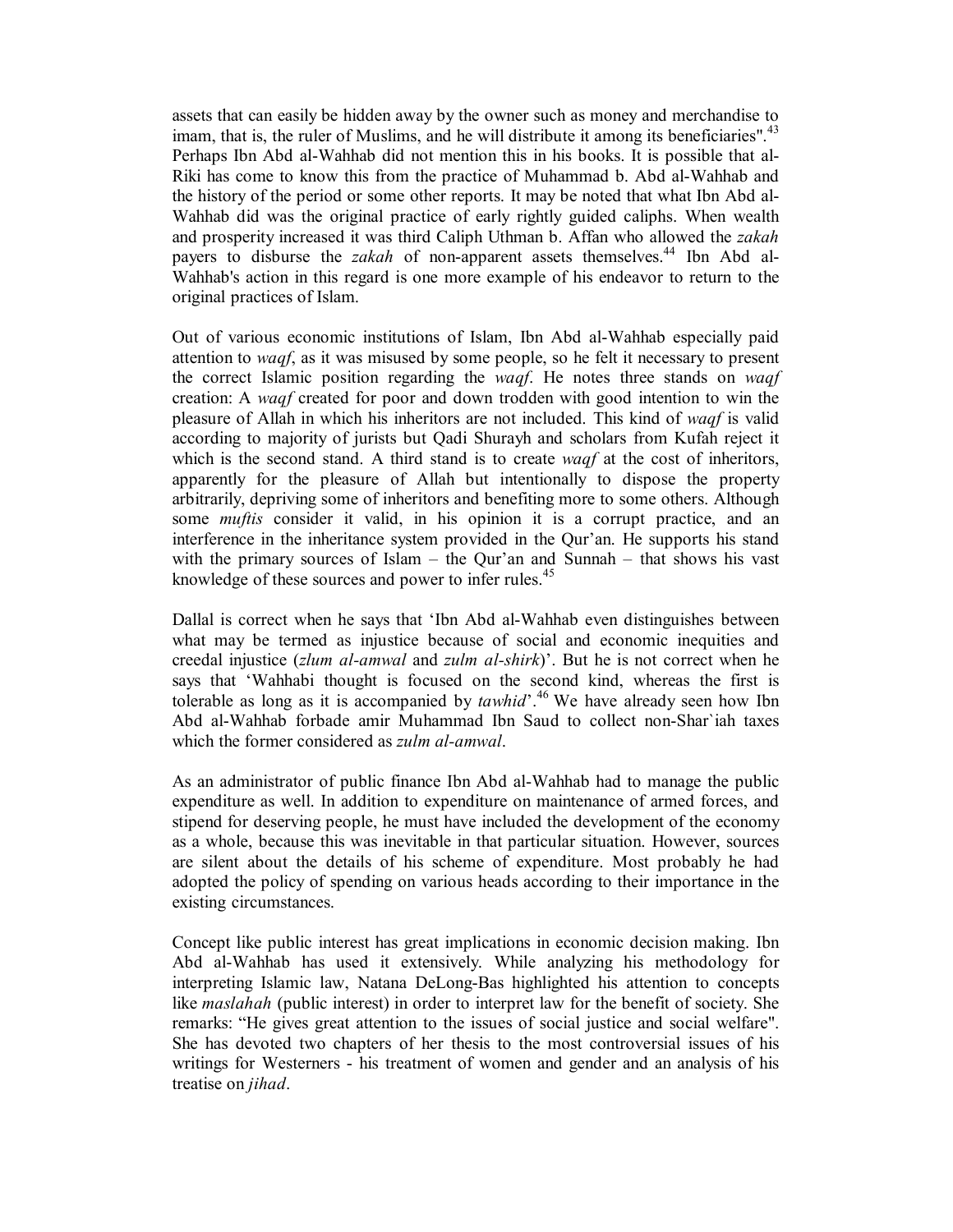Ibn Abd al-Wahhab also paid attention to the empowerment of woman. To quote DeLong-Bas again: "One of the most remarkable aspects of his writings is his consistent respect for and protection of women. The most important themes of Shaykh Muhammad's writings with respect to women were those upholding their rights, providing justice for them, and insisting upon a balance of rights and responsibilities between men and women".<sup>47</sup> This is an important proof from a lady on Ibn Abd al-Wahhab's recognition of women's role and right in the society and the economy.

From the foregoing it is clear that to him, the economic teaching and principles found in the Qur'an and Sunnah and the Islamic heritage were enough to deal with the economic problems faced by his simple society. Economics being a behavioral science, Ibn Abd al-Wahhab paid attention to application of economics rather than theorization of it. His reformative efforts blocked the foreign economic and cultural influence on Arabia. Stating the effect of Ibn Abd al-Wahhab's movement on Christian world Zwemer (1901, p. 326), the zealous missionary and preacher of Christianity, remarks: "The most unfavourable result has been in Arabia itself, by practically building a wall of fanaticism around the old Wahabi state and postponing the opening of doors to commerce and Christianity in that part of peninsula<sup>5</sup>.<sup>48</sup>

The present study is a first attempt to explore economic thinking of this great revolutionary scholar of 12<sup>th</sup>/18<sup>th</sup> century. In spite of our numerous findings, it is still an initiative. Therefore, there is need to carry out more comprehensive research in his economic ideas.

#### **Endnotes**

- 1. First Saudi State was founded in 1744 and continued till 1818. In this period following four imams headed the government:
	- 1- Imam Muhammad Ibn Saud (1744-1765)
	- 2- Abdul-Aziz b. Muhammad Ibn Saud (176-1803)
	- 3- Saud b. Abdul-Aziz Muhammad Ibn Saud (1803-1814), and
	- 4- Abdullah b. Saud b. Abdul Aziz (1814-1818).
- 2. Ibn Bishr, Uthman, *al-Majd fi Tarikh Najd* (the Sign of Honour in the History of Najd), aI-Riyadh, Wazarat al-Ma'arif al-Saudiyah. (1319 AH) pp-19-20.
- 3. Many western travelers of Arabia have highlighted the bad and sad moral and religious condition of the region. See Zwemer, "The Wahabis: Their Origin, History, Tenets and Influence" *Journal of Transaction of the Victoria Institute*. Vol-33, 1901, p. 312.
- 4. Delong-Bas, Natana J., *Wahhabi Islam: From Revival and Reform to Global Jihad*, Oxford University Press, USA, (2004), p. 8.
- 5. Ibn Bishr, pp. 22-23.
- 6. Ibid. p. 21.
- 7. Ibid. p. 22.
- 8. Ibid, pp. 22-23.
- 9. Ibid. p. 23.
- 10. Ibid, p.24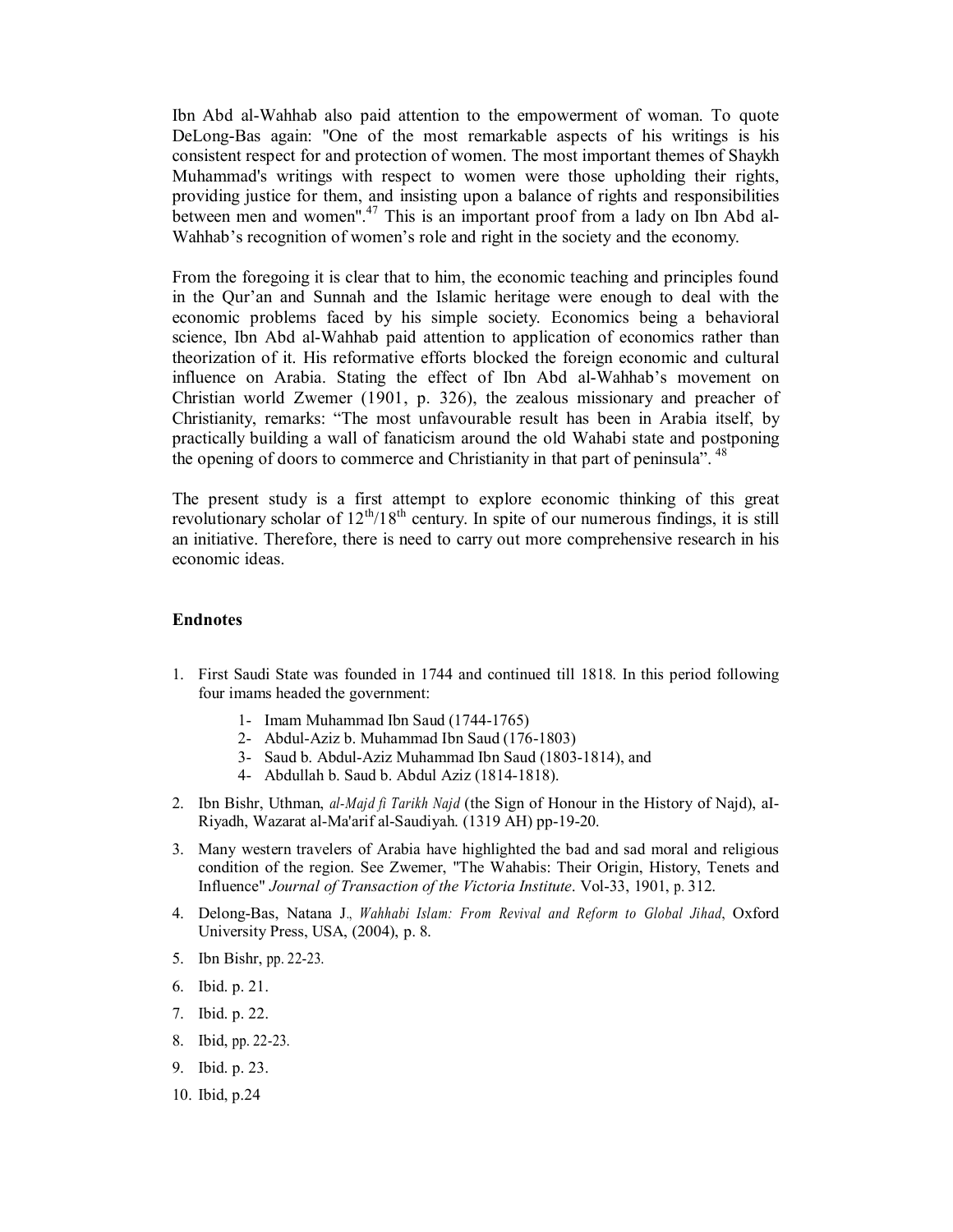- 11. Ibid, p.25
- 12. The term. "Wahhabi" is an outsider's designation for the religious reformist movement within Islam founded by Muhammad Ibn Abd al-Wahhab (1709-1792). This term is given to them by their opponents and is now used by both European scholars and most Arabs Members of the movement describe themselves as *muwahhidun*, the term is an Arabic word which means 'Unitarians', The movement calls for renewal of Muslim spirit, the return to the original sources of Islam, namely the Qur'an and the authentic teachings of Prophet Muhammad (peace and blessings of Allah be upon him), and the refutation of all pagan innovations in the religion.
- 13. Stoddard, Theodore Lothrop, *The New World of Islam*, Chapman & Hall London: 1921, p. 28.
- 14. Ibid, p. 21.
- 15. al-Faruqi, Isma'il al-Raji (Tr.) *Kitab al-Tawhid* (Essay on the Unity of Allah) by Shaykh Muhammad Ibn Abd al-Wahhab, I.I.F.S.O. Riyadh, 1994, p-xvii.
- 16. al-UqayIi, Muhammad b. Ahmad, *Hayat al-Shaykh Muhammad b. Abd al-Wahhab wa Atharuhu al-Ilmiyah* (Life of Shykh Muhammad b. Abd al-Wahhab and his Scholarly Works), Nadi Abha al-Adabi, Abha, 1984, p. 69.
- 17. Ibid, p. 70.
- 18. Ibid, p.79.
- 19. al-Faruqi, p. xvi.
- 20. Delong-Bas, Natana, J., p. 8.
- 21. al-Faruqi, p. xv.
- 22. Siddiqi, Muhammad Nejatullah "*Tawhid*: The concept and the Process" in: Khurshid Ahmad and Zafar Ishaq Ansari (eds.), *Islamic Perspectives: Studies in Honour of Mawlana Sayyid Abu'l-A'la Mawdudi*, Islamic Foundation, Leicester (UK), 1980, P. 17.
- 23. al-Faruqi, p. xix.
- 24. Siddiqi, Abdul Hamid "Muhammad Ibn 'Abd al-Wahhab and His Movement" in: M. M. Sharif (ed.), *A History of Muslim Philosophy*, Royal Book Company, Karachi, 1983, Vo1. 2, pp. 1448.
- 25. Ibid, pp. 1448-1449.
- 26. Laoust, Henri "Ibn Abd al-Wahhab" in *The Encyclopedia of Islam*, Leiden, E.J. Bill, 1971, Vo1.3, p.679.
- 27. Sa'id, Amin, *Sirat Imam Shaykh Muhammad b. Abd al-Wahhab*, Dar al-Kitab al-Arabi, Beirut, 1963, p. 201.
- 28. Ibid, pp. 202-203.
- 29. Delong-Bas, p. 8.
- 30. al-Nadwi, Mas'ud, *Muhammad b. Abd al-Wahhab*, (Translated by Abdul Alim al-Bastawi), Idarat al-Thaqafah, Imam Muhammad b. Saud University, Riyadh, 1984, p.182.
- 31. Only Zwemer reports with reference to Arnold that Uthman Dan Fodio made 'a pilgrimage to Makka at the time of Wahabi occupation', 'converted to their views and returned to Sudan to inaugurate reform'. The story seems to be based on speculation. (*The Wahabis: their Origin, History, Tenets and Influence*, op. cit., p 325).
- 32. Ibn Bishr, p.21.
- 33. Ibid, p. 23.